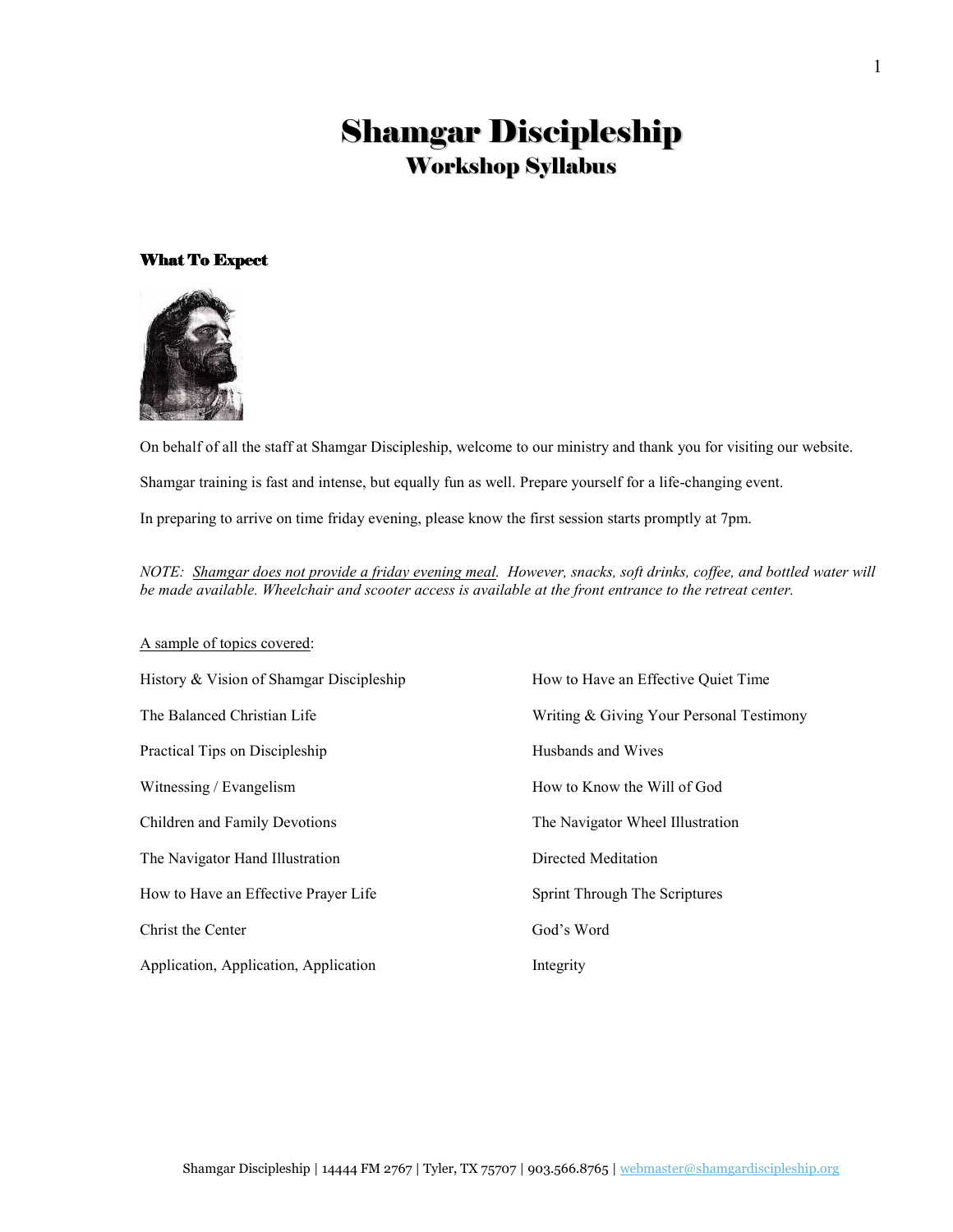## Friday evening:

 7:00pm - 7:45pm Introduction/Prayer/And why you are here 7:45pm - 8:00pm Break 8:00pm - 8:45pm Session #1 8:45pm - 9:00pm Break 9:00pm - 10:00pm Session #2 10:00pm - 11:00pm Free time for the evening.

11:00pm - lights out

## Saturday:

| $7:30$ am - 8:30am                  | Breakfast and personal quiet time |
|-------------------------------------|-----------------------------------|
| $8:30$ am - $8:45$ am               | <b>Break</b>                      |
| 8:45am - 9:45am                     | Session #3                        |
| $9:45$ am - 10:00am Break           |                                   |
| 10:00am - 10:45am Session #4 and #5 |                                   |
| $10:45$ am - 11:00am Break          |                                   |
| 11:00am - 11:45am Session #6        |                                   |
| $11:45$ am - $1:00$ pm              | Lunch and free time               |
| $1:00 \text{pm} - 1:45 \text{pm}$   | Session #7                        |
| $1:45 \text{pm} - 2:00 \text{pm}$   | <b>Break</b>                      |
| $2:00 \text{pm} - 2:45 \text{pm}$   | Session #8                        |
| $2:45 \text{pm} - 3:00 \text{pm}$   | <b>Break</b>                      |
| $3:00 \text{pm} - 3:45 \text{pm}$   | Problem Solving                   |
| $3:45 \text{pm} - 4:00 \text{pm}$   | Wrap-up, Q&A, Assignments given   |
| $4:00 \text{pm} - 4:45 \text{pm}$   | Close and pack for departure      |
|                                     |                                   |

## What To Bring



Shamgar Discipleship provides all workshop materials, lodging, snacks, meals, soft drinks, bottled water, and recreation.

Participants should bring their Bible, pen and/or pencil, notepad, sleeping bag, pillow, and toiletries normally used when traveling.

Should you have any questions whatsoever, please do not hesitate to contact the retreat center for assistance, 903.566.8765. We will be happy to assist with any questions, thoughts, and/or suggestions you may have, or provide driving instructions to assist you in arriving safely and on time.